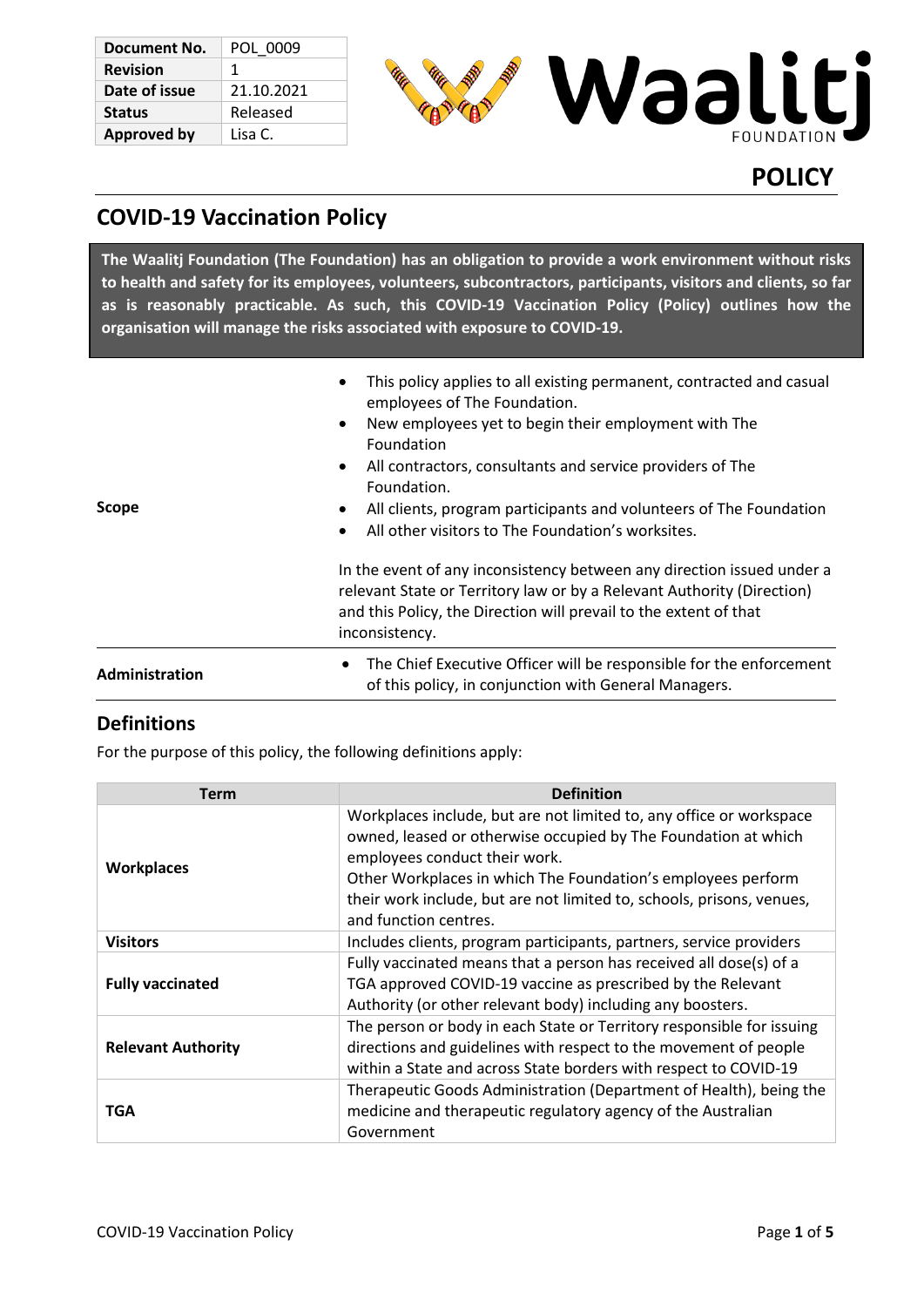| Document No.       | POL 0009   |
|--------------------|------------|
| <b>Revision</b>    | 1          |
| Date of issue      | 21.10.2021 |
| <b>Status</b>      | Released   |
| <b>Approved by</b> | Lisa C.    |



### **Principles**

The Australian Technical Advisory Group on Immunisation (ATAGI) advises that COVID-19 can cause serious, life-threating complications, and there is no way to know how COVID-19 will affect an individual. Further, a person who gets infected with COVID-19 could spread the virus to friends, family, co-workers and others around them. This policy applies unless exemption applies based on:

- Medical grounds
- Other exemptions under the Australian Laws.

## **Work Health and Safety (WHS) Obligations**

Under the Occupational Safety and Health Act and Work Health and Safety Act, The Foundation has a duty of care in providing a high standard of Health and Safety at its workplaces and ensuring, as far as practicable that employees are not not injuried or harmed because of their duties.

The duty of care includes providing and maintaining workplaces, so employees and visitors are not exposed to hazards and risks. To comply with these Acts the Waalitj Foundation has performed a risk assessment to evaluate the likelihood of COVID-19 transmission, the potential degree of harm to employees and visitors and the availability and suitability of control measures. The following information was considered during the assessment process:

- Operations of The Foundation.
- Visitors of The Foundation (including participants, clients, partners, service providers).
- Workplace locations.
- Government advice.

Following the risk assessment along with advice from the Department of Health and the State/ Territory Government agencies, The Foundation has determined that the exposure to COVID-19 is a potential hazard for staff and visitors to its workplaces and the spreading of this disease is considered catastrophic. For this reason, The Foundation has established control measures to protect employee's and visitor's health and safety. Some of these control measures include:

- Mandatory vaccination for Staff according to the Government Mandate.
- Only fully vaccinated visitors can attend face to face sessions at The Foundation's workplaces. Note: Exceptions include DSG school-based participants, and Justice participants based within the prison. In-person support may be provided to these participates if unvaccinated, in accordance with the Foundation's COVID19 Safe Working Practices.
- Regular disinfecting protocols.
- Sanitising stations around the workplace.
- Visitor registers.
- COVID infection control training.
- COVID-19 Management plan.
- Closely monitoring the Australian Government Department of Health, Smartraveller website and any advice from state or territory government agencies.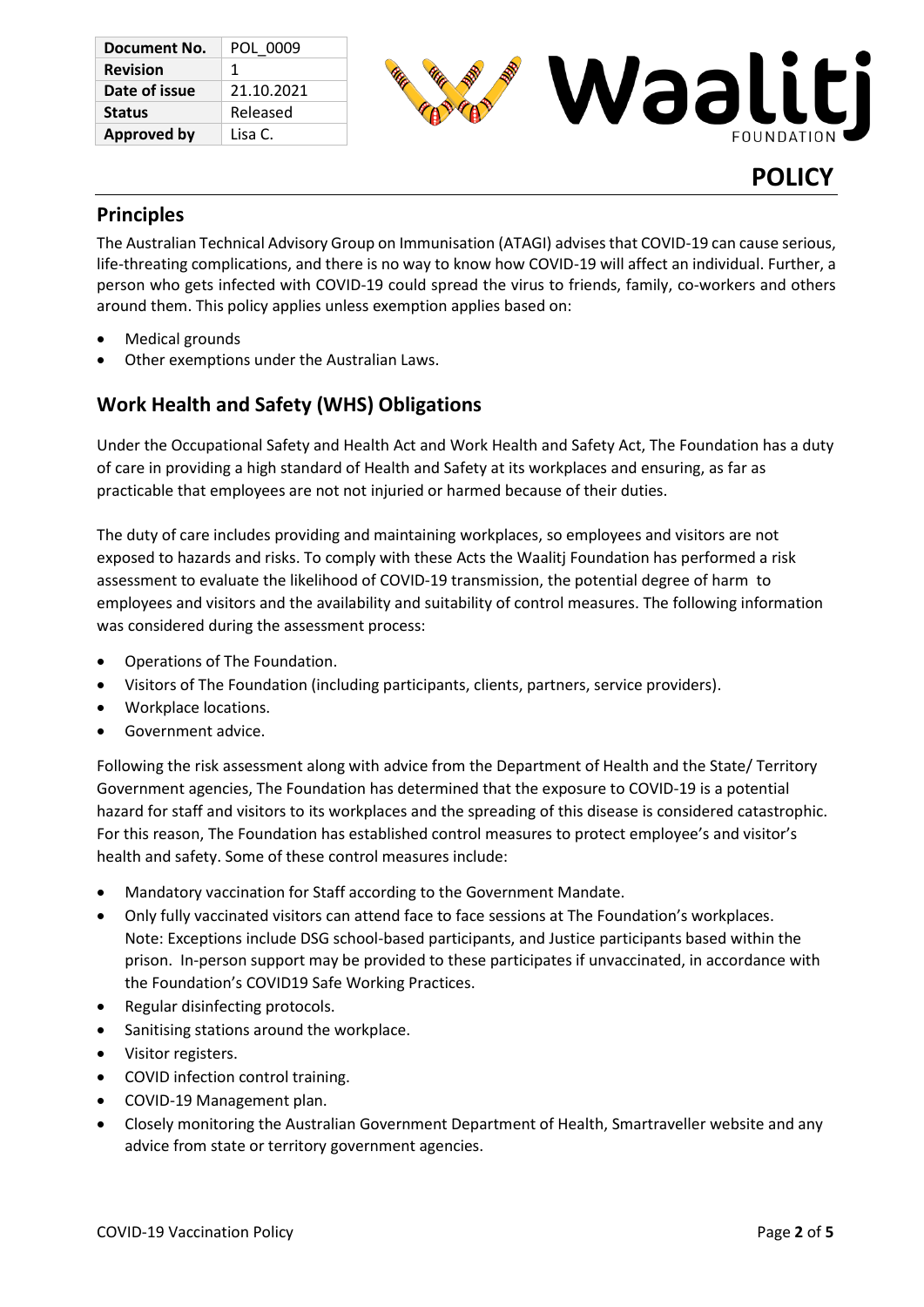| Document No.       | POL 0009   |
|--------------------|------------|
| <b>Revision</b>    | 1          |
| Date of issue      | 21.10.2021 |
| <b>Status</b>      | Released   |
| <b>Approved by</b> | Lisa C.    |



## **Vaccination requirements**

All people working or visiting any of the Foundation's workplaces should be fully vaccinated against COVID-19 according to the State/ Territory timeline.

The Foundation will support employees to be vaccinated including providing paid time off to attend booked vaccination appointments and (where necessary) to recover from any side effects.

## **Support for Non-Vaccinated participants and clients**

The Foundation will continue providing servicesto non-vaccinated clients and participants by utilising digital channels including virtual and phone mentoring.

## **Visit control measures**

The Foundation is taking a precautionary approach to manage the spread of COVID-19 within its workplaces. As part of this approach, the organisation has adopted the following control measures:

- Employees and contractors including service providers will not conduct any offsite in-person meetings with non-vaccinated participants, clients, service providers, partners etc effective 1 February 2022.
- Additional communication channels such as phone calls, online platforms, etc. will be utilised to ensure operations can be maintained between The Foundation and non-vaccinated visitors.
- Employees working in prisons may have contact with non-vaccinated people, for this reason, they are advised to wear a face mask at all times whilst working from those sites. Please refer to The Foundation's COVID-19 Safe Working Practices.
- Employees working in schools may have contact with non-vaccinated students, for this reason, they are advised to wear face masks when working from those sites. Please refer to The Foundation's COVID-19 Safe Working Practices.

## **Proof of compliance with vaccination requirements**

All employees, contractors and service providers are required to provide evidence of their compliance with applicable vaccination requirements.

Upon entering a workplace(s) of The Foundation, Visitors will be required to confirm their vaccination status via the Envoy sign in system or via the COVID-19 Vaccination Declaration Form.

### **Privacy Collection Statement**

#### **a. What information is being collected and why?**

Various State/Territory Government agencies have issued public health directives in relation to mandatory vaccination in certain Industries and occupations including all the Foundation programs.

Where authorised under those directives, The Foundation is required to collect information in relation to the COVID-19 vaccination status of employees, contractors, service providers, visitors, clients, participants who attend the Foundation's workplaces or receive its services.

The Foundation is permitted to collect this information under the Privacy Act to lessen or prevent a serious threat to life, health or safety of any individual or to public health or safety.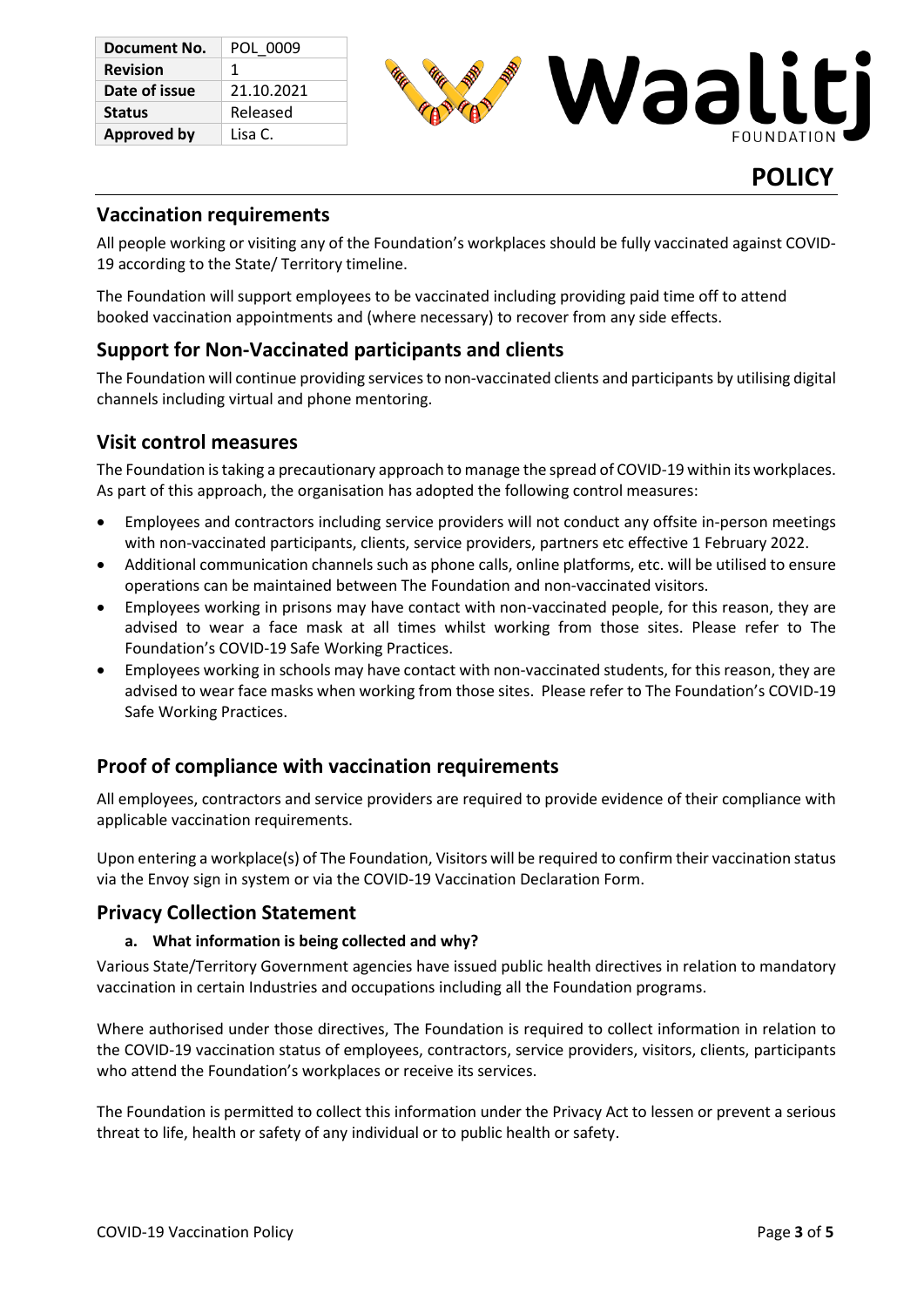| Document No.       | POL 0009   |
|--------------------|------------|
| <b>Revision</b>    | 1          |
| Date of issue      | 21.10.2021 |
| <b>Status</b>      | Released   |
| <b>Approved by</b> | Lisa C.    |



# **POLICY**

#### **b. Proof of Vaccination**

In association with the COVID-19 Vaccination Status of our employees and visitors The Foundation will collect the following information.

| <b>Foundation Staff, Contractors, Service Providers</b>                                                                                                                                                                                                                                                        | <b>Visitors, Clients, Program Participants,</b>                                                                |
|----------------------------------------------------------------------------------------------------------------------------------------------------------------------------------------------------------------------------------------------------------------------------------------------------------------|----------------------------------------------------------------------------------------------------------------|
| Name.<br>$\bullet$<br>A copy of either:<br>$\bullet$<br>○ COVID-19 Digital Certificate,<br>Immunisation history statement<br>$\circ$<br>International COVID-19 Vaccination<br>$\bigcap$<br>Certificate<br>$\circ$ Doctor's letter showing that the<br>person has received all required doses<br>of the vaccine | Name<br><b>COVID-19 Vaccination Declaration</b><br>$\bullet$<br>Form/statement<br>Contact details<br>$\bullet$ |

Those who are not vaccinated who have obtained an official exemption may be asked to supply information/evidence of this.

#### **c. How will this information be used?**

The Foundation will collect, store, use and may disclose personal and health information to:

- Check whether vaccination has occurred.
- Determine if we can safely and lawfully allow you to visit our workplaces.
- Contact you, or pass your contact details to appropriate health authorities (to undertake their functions in respect of COVID-19) and other third parties (for contact tracing if you or anyone you may have come into contact with while visiting our sites are diagnosed with COVID-19).
- Comply with any applicable laws.

#### **d. What happens if a visitor, Participant or client refuse to provide this information?**

If a visitor chooses not to provide the Foundation with this information, they may be refused entry into the Foundation's workplaces.

### **Exemption Management**

The Foundation's vaccination requirements will apply to all employees except where a medical exemption is approved. A medical exception needs to be provided by a qualified medical practitioner. In the event of such an exemption being received, The Foundation may require advice or assessment from an independent specialist medical practitioner.

All medical assessments will be treated sensitively and confidentially.

If a medical exemption is approved, The Foundation will, where reasonably practicable, seek to put in place suitable and safe alternative working arrangements. This will be managed on a case by case basis.

## **Non-compliance with the vaccination requirements**

COVID-19 Vaccination Policy Page **4** of **5**